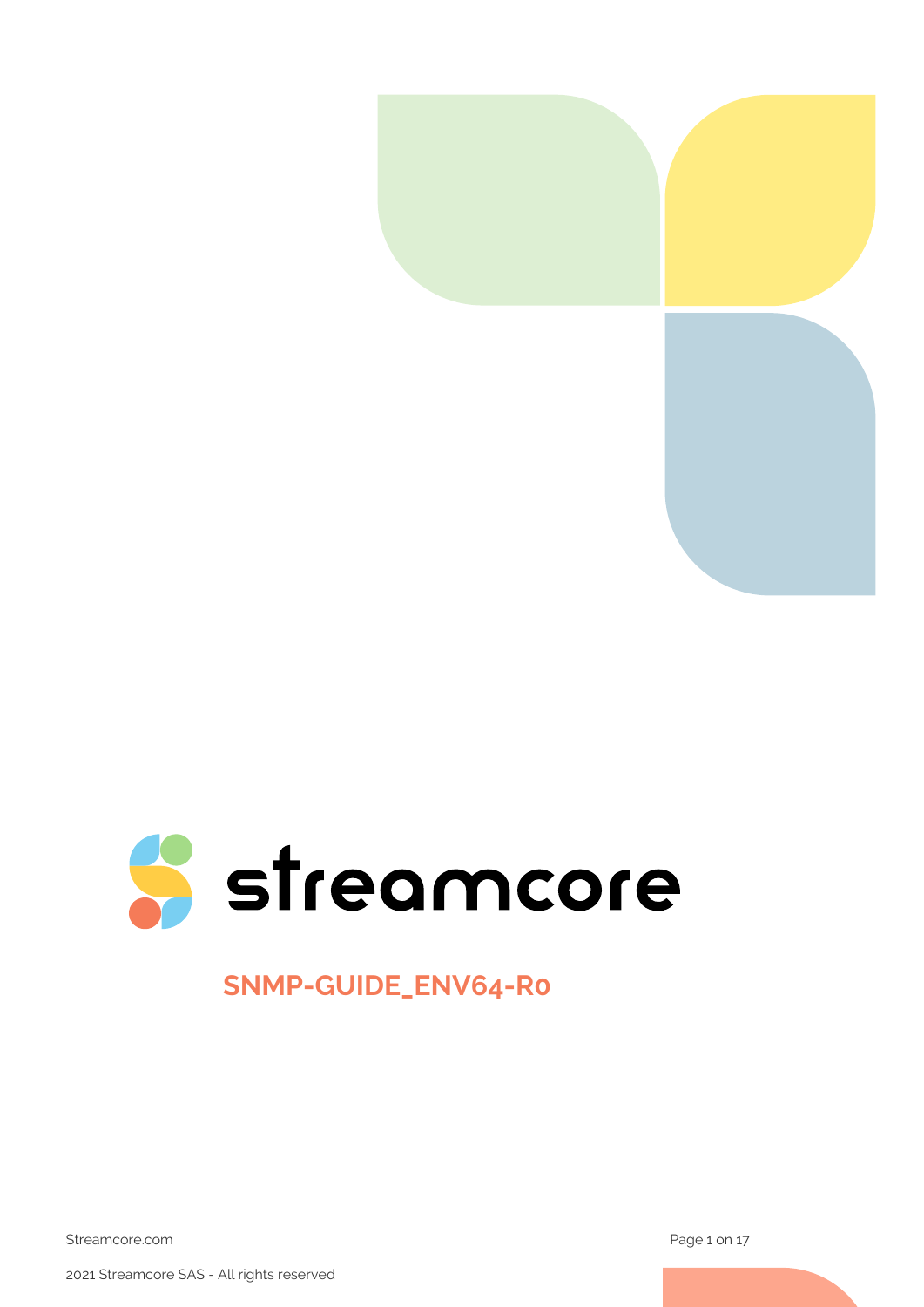# Table des matières

| $\mathbf{1}$   |       |                                                                                          |  |
|----------------|-------|------------------------------------------------------------------------------------------|--|
| $\overline{2}$ |       |                                                                                          |  |
|                | 2.2   |                                                                                          |  |
|                | 2.3   |                                                                                          |  |
|                | 2.4   |                                                                                          |  |
|                | 2.5   |                                                                                          |  |
|                | 2.6   |                                                                                          |  |
|                | 2.7   |                                                                                          |  |
|                | 2.7.1 |                                                                                          |  |
|                | 2.7.2 |                                                                                          |  |
|                | 2.8   |                                                                                          |  |
|                | 2.8.1 |                                                                                          |  |
|                | 2.8.2 |                                                                                          |  |
|                | 2.9   |                                                                                          |  |
|                | 2.9.1 |                                                                                          |  |
|                | 2.9.2 |                                                                                          |  |
| 3              |       | If only one database is defined, you may use snmpwalk -c public scsitetable. SNMP Trap13 |  |
|                | 3.1   |                                                                                          |  |
|                | 3.1.1 |                                                                                          |  |
|                | 3.1.2 |                                                                                          |  |
|                | 3.2   |                                                                                          |  |
|                | 3.2.1 |                                                                                          |  |
|                |       |                                                                                          |  |
|                | 3.2.2 |                                                                                          |  |
|                | 3.3   |                                                                                          |  |
|                | 3.3.1 |                                                                                          |  |
|                | 3.3.2 |                                                                                          |  |
|                | 3.3.3 |                                                                                          |  |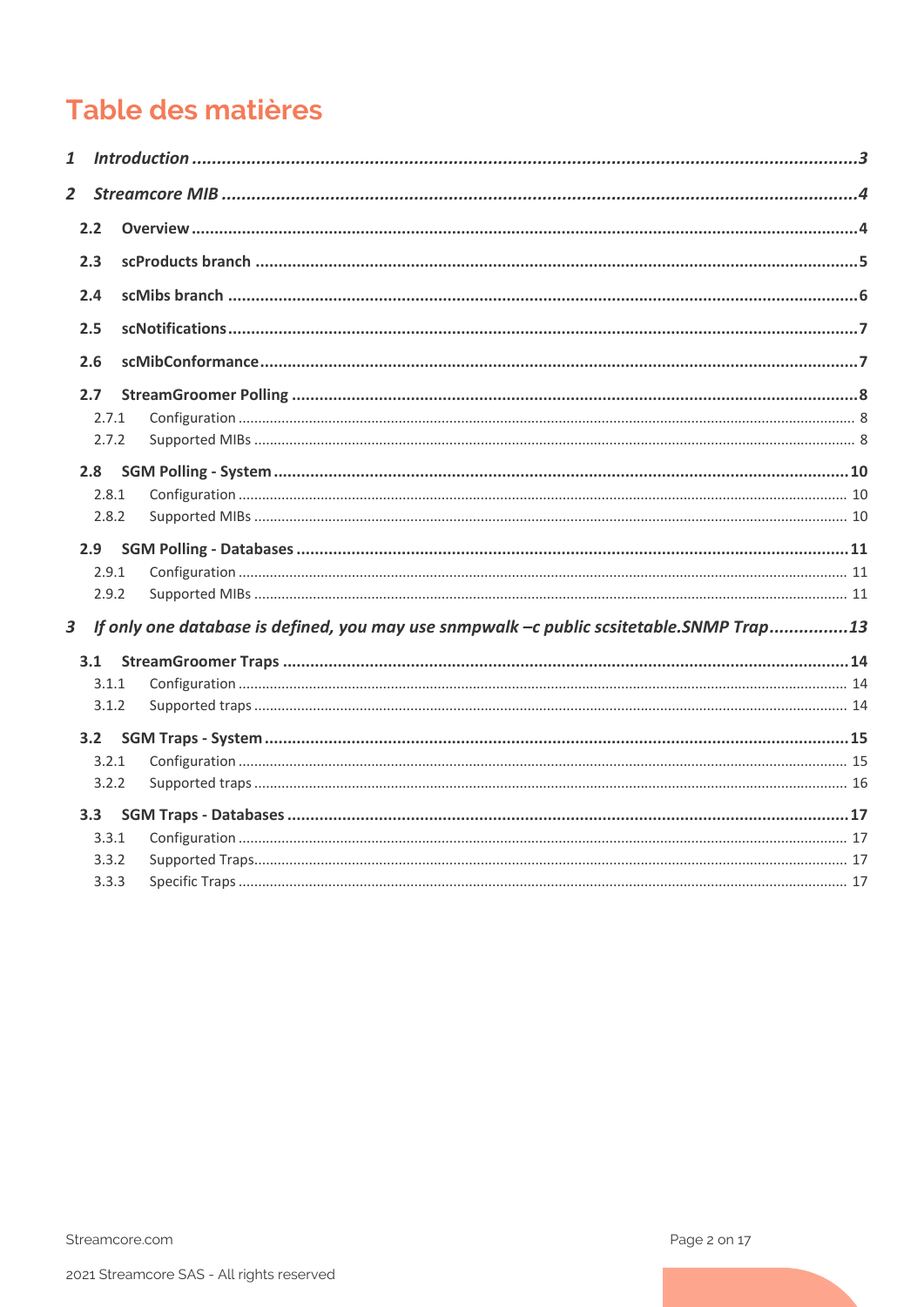# <span id="page-2-0"></span>**1 Introduction**

This document describes how SNMP is implemented in Streamcore products. Part one describes how SNMP polling works for the SGM and the SG, and part two deals with traps sent by the SG or the SGM.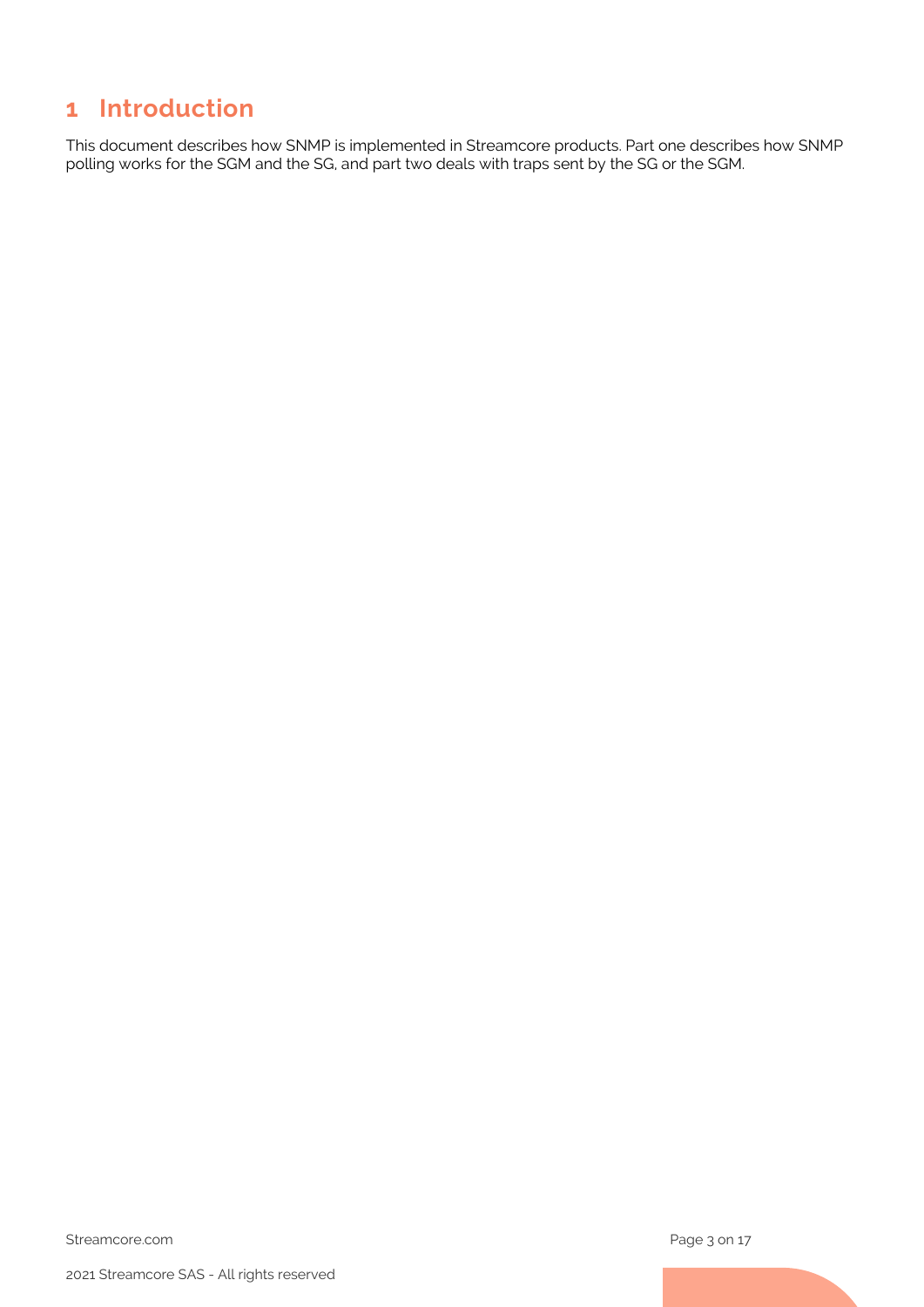# <span id="page-3-0"></span>**2 Streamcore MIB**

#### <span id="page-3-1"></span>**2.2 OVERVIEW**

This part aims to give an overview of Streamcore MIB. The Streamcore MIB is provided with the documentation. It can be found in SGMConf under Documentation section. Streamcore MIB is located under the Enterprise section and can be accessed through identifier 4056, a number assigned by the IANA to Streamcore.



Under Streamcore, you will find four branches:

- 1. scProducts
- 2. scMibs
- 3. scNotifications
- 4. scMibConformance

| Streamcore (4056)   |  |  |  |
|---------------------|--|--|--|
| scProducts (1)      |  |  |  |
| scMibs (2)          |  |  |  |
| scNotifications(4)  |  |  |  |
| scMibConformance(5) |  |  |  |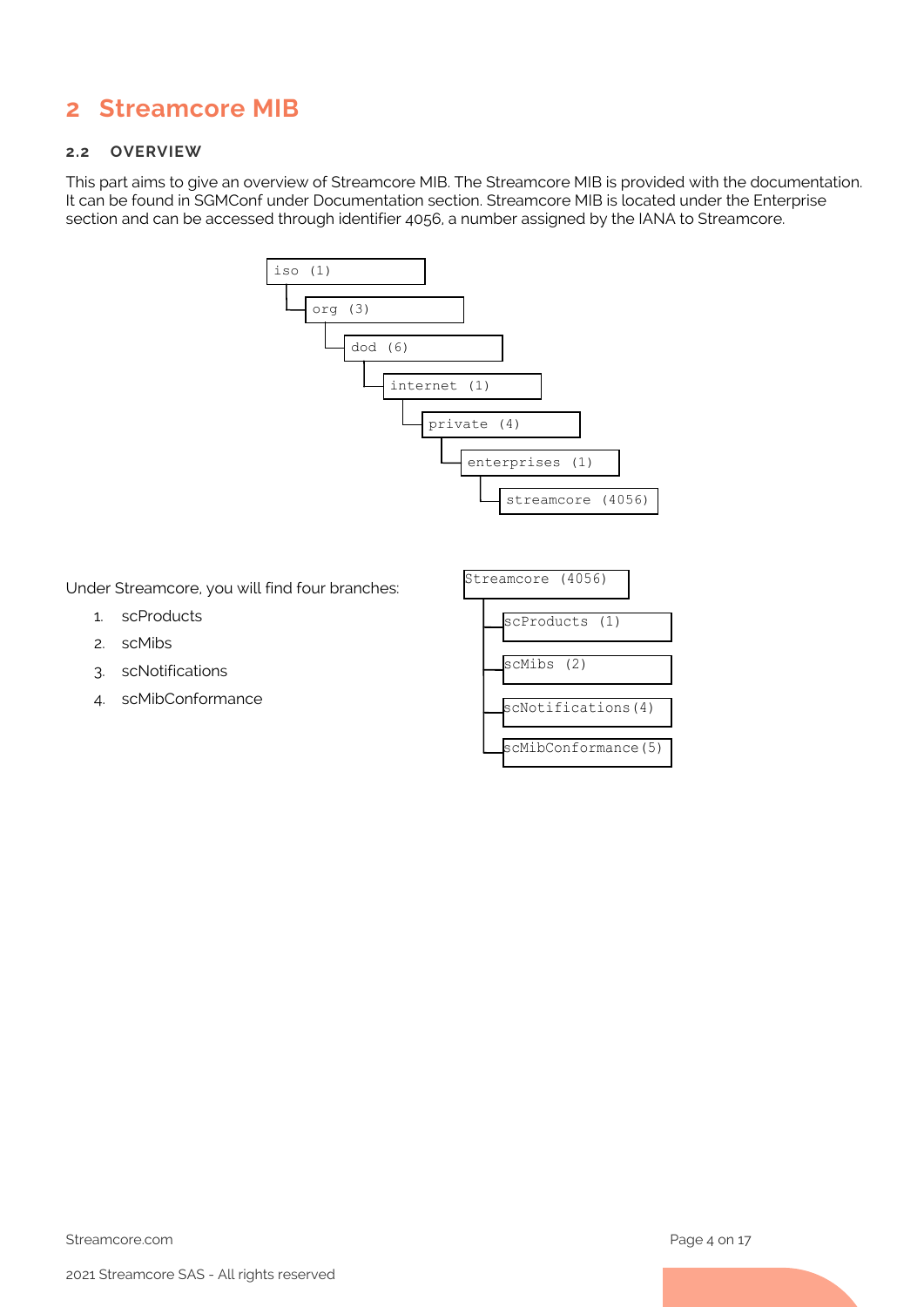#### <span id="page-4-0"></span>**2.3 SCPRODUCTS BRANCH**

This branch defines the OID of Streamcore Products.

| scProducts (1)          |  |  |  |  |  |
|-------------------------|--|--|--|--|--|
| streamGroomerManager(1) |  |  |  |  |  |
| streamGroomer(2)        |  |  |  |  |  |
| Sg100(1)                |  |  |  |  |  |
| Sg200 (2)               |  |  |  |  |  |
| Sg400 (3)               |  |  |  |  |  |
| Sg150<br>(4)            |  |  |  |  |  |
| Sg250<br>(5)            |  |  |  |  |  |
| Sg420<br>(6)            |  |  |  |  |  |
| Sg800 (7)               |  |  |  |  |  |
| Sg1600 (8)              |  |  |  |  |  |
| Sg3200 (9)              |  |  |  |  |  |
| Sg250e (10)             |  |  |  |  |  |
| Sg350e (11)             |  |  |  |  |  |
| Sg420e (12)             |  |  |  |  |  |
| Sg800e (13)             |  |  |  |  |  |
| Sg850e (14)             |  |  |  |  |  |
| Sg1600e (15)            |  |  |  |  |  |
| Sg3200e (16)            |  |  |  |  |  |

Below is a table describing the OID for each Streamcore product:

| 1.3.6.1.4.1.4056.1.1   | StreamGroomer Manager |
|------------------------|-----------------------|
| 1.3.6.1.4.1.4056.1.2.1 | StreamGroomer 100     |
| 1.3.6.1.4.1.4056.1.2.2 | StreamGroomer 200     |
| 1.3.6.1.4.1.4056.1.2.3 | StreamGroomer 400     |
| 1.3.6.1.4.1.4056.1.2.4 | StreamGroomer 150     |
| 1.3.6.1.4.1.4056.1.2.5 | StreamGroomer 250     |
| 1.3.6.1.4.1.4056.1.2.6 | StreamGroomer 420     |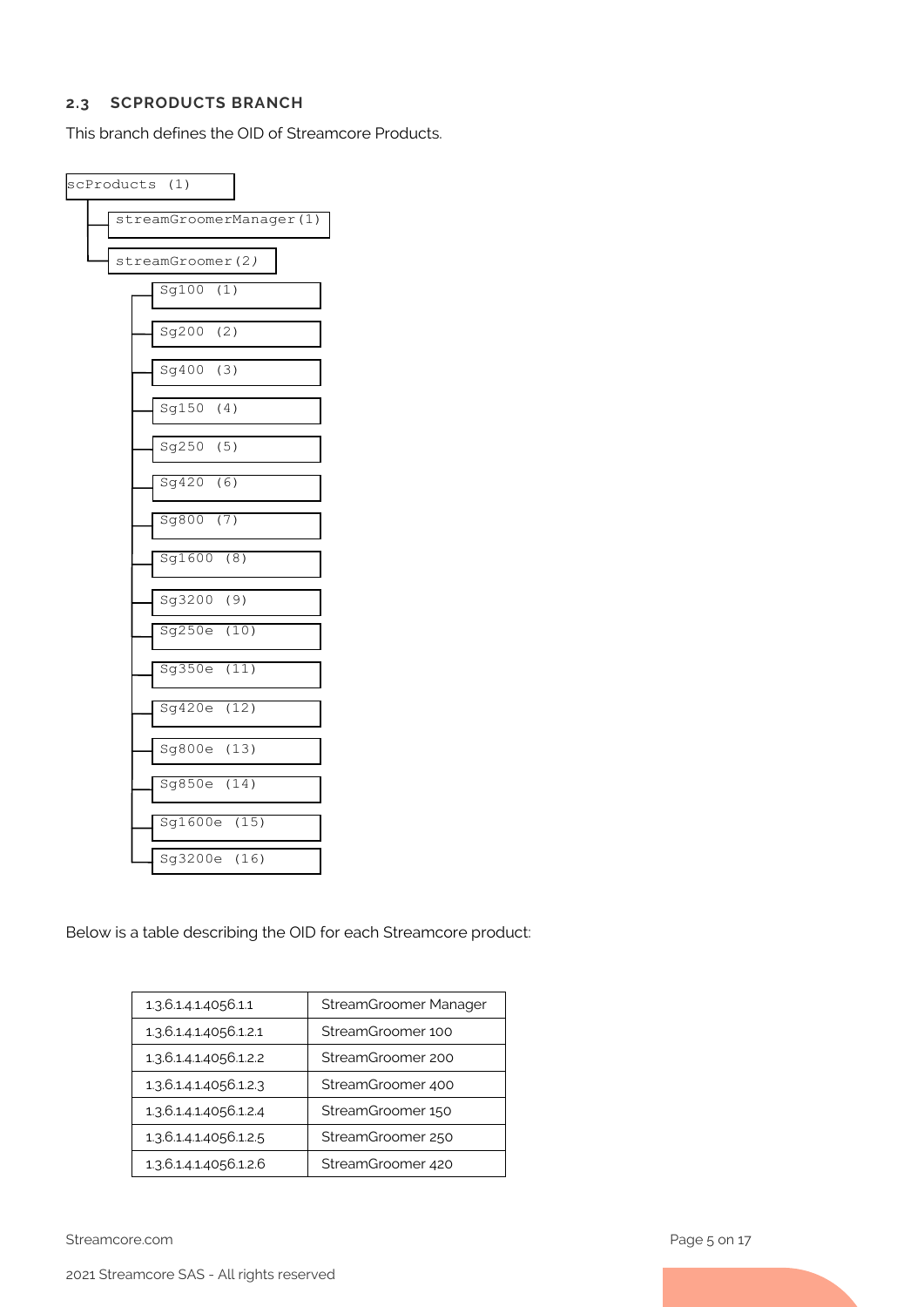| 1.3.6.1.4.1.4056.1.2.7  | StreamGroomer 800   |
|-------------------------|---------------------|
| 1.3.6.1.4.1.4056.1.2.8  | StreamGroomer 1600  |
| 1.3.6.1.4.1.4056.1.2.9  | StreamGroomer 3200  |
| 1.3.6.1.4.1.4056.1.2.10 | StreamGroomer 250e  |
| 1.3.6.1.4.1.4056.1.2.11 | StreamGroomer 350e  |
| 1.3.6.1.4.1.4056.1.2.12 | StreamGroomer 420e  |
| 1.3.6.1.4.1.4056.1.2.13 | StreamGroomer 800e  |
| 1.3.6.1.4.1.4056.1.2.14 | StreamGroomer 850e  |
| 1.3.6.1.4.1.4056.1.2.15 | StreamGroomer 1600e |
| 1.3.6.1.4.1.4056.1.2.16 | StreamGroomer 3200e |

#### <span id="page-5-0"></span>**2.4 SCMIBS BRANCH**

This branch can contain all Streamcore specific MIBs. Currently, only the SGM MIB is present in this branch

| סוכ                  | <b>Name</b> | <b>Declination</b> |
|----------------------|-------------|--------------------|
| 1.3.6.1.4.1.4056.2.3 | sqmMIB      | STREAMCORE-SGM-MIB |



More information about the sgmMIB is provided in chapter [3.3.2.2.](#page-10-3)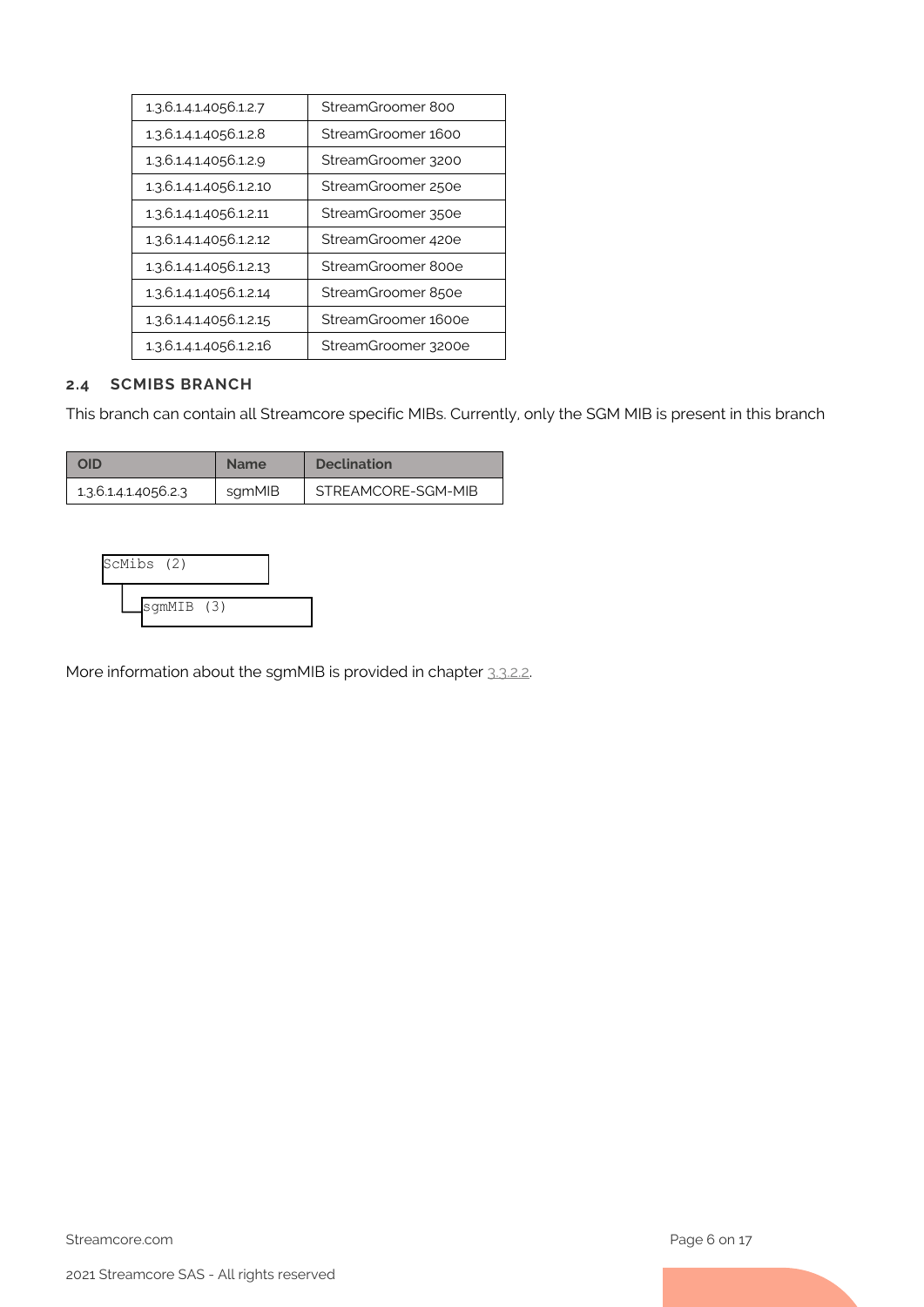# <span id="page-6-0"></span>**2.5 SCNOTIFICATIONS**

This branch is dedicated to the notifications sent by the SG or the SGM.

More information about SNMP traps is provided in chapter  $\underline{4}$ .

### <span id="page-6-1"></span>**2.6 SCMIBCONFORMANCE**

This branch is the last part of the MIB module. It contains the conformance statement.

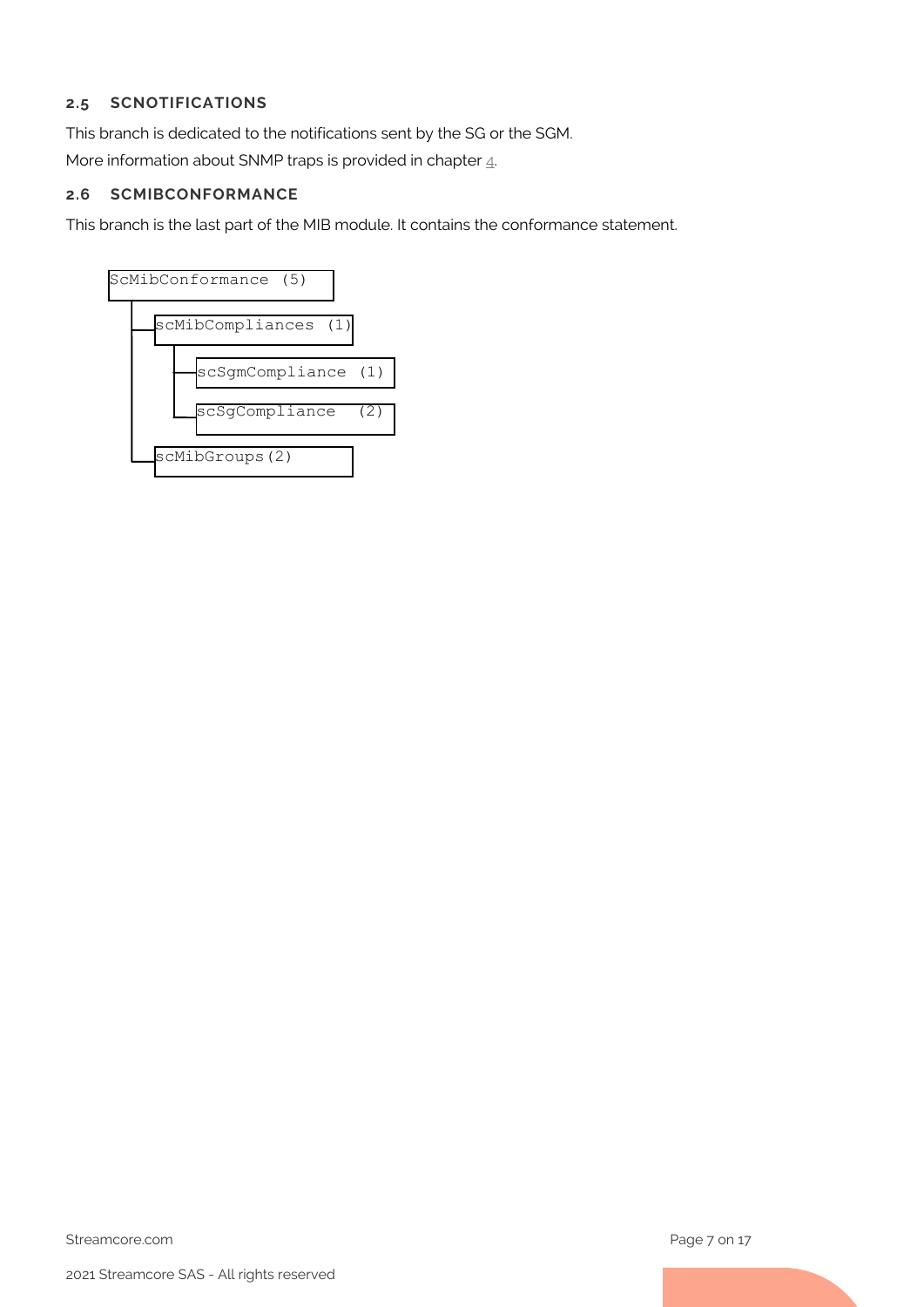SNMP Polling

This part is dedicated to the information that can be polled both on the SGM and on the SG.

#### <span id="page-7-1"></span><span id="page-7-0"></span>**2.7 STREAMGROOMER POLLING**

#### 2.7.1 Configuration

In StreamView, on StreamGroomers>sg xxx>System parameters **page>SNMP parameters** tab, these parameters are available and need to be filled:

- Community : (default = public)
- sysName : (default = SG name)
- sysContact : (default = support@streamcore.com)
- sysLocation : (default = site name associated with the creation)

**Note:** If sysName is empty, then the SG name defined in StreamView is used.

| Services                                                                                                                                                |                                                                                                                                                                       |  |  |
|---------------------------------------------------------------------------------------------------------------------------------------------------------|-----------------------------------------------------------------------------------------------------------------------------------------------------------------------|--|--|
| <b>StreamGroomers</b>                                                                                                                                   | StreamGroomer Test > System parameters                                                                                                                                |  |  |
| 日 <b>义 MANAGEMENT TOOLS</b><br>□ H <sub>m</sub> STREAMGROOMERS                                                                                          | <b>SNMP Parameters</b><br><b>Netflow Parameters</b><br><b>Webcache Parameters</b>                                                                                     |  |  |
| 田W Chicago<br>□ <b>▶▶</b> Test<br>- प्रा Maintenance<br>- A Port ADMIN<br>- & Port To LAN<br>⊶& Port <b>To WAN</b><br>由魯 IP router<br>System parameters | public<br>Community:<br>SysName :<br>Test<br>support@streamcore.com<br>  SysContact :<br>Test<br>SysLocation :<br>▶<br>Trap-community: public<br>▶<br>Trap recipient: |  |  |

# <span id="page-7-2"></span>2.7.2 Supported MIBs

# 2.7.2.1 OVERVIEW

The MIB used by a SG are:

| <b>Group</b>       | <b>MIB</b>                                                          |
|--------------------|---------------------------------------------------------------------|
| <b>UCD MIB</b>     | UCD-SNMP<br>UCD-DLMOD                                               |
| MIB II             | RFC1213<br>IF-MIR<br>SNMPV <sub>2</sub> -MIR<br>SNMP-VIFW-BASED-ACM |
| Host resources MIB | <b>HOST-RESOURCES</b>                                               |
| <b>Bridge MIB</b>  | <b>BRIDGE-MIB</b>                                                   |

#### **The SNMP agent on the SG is only available in OPE mode.**

**Note:** In order to improve the performance of the SG, SNMP information is kept on memory for 1 min.

# 2.7.2.2 MIB II (RFC1213)

Streamcore.com **Page 8 on 17**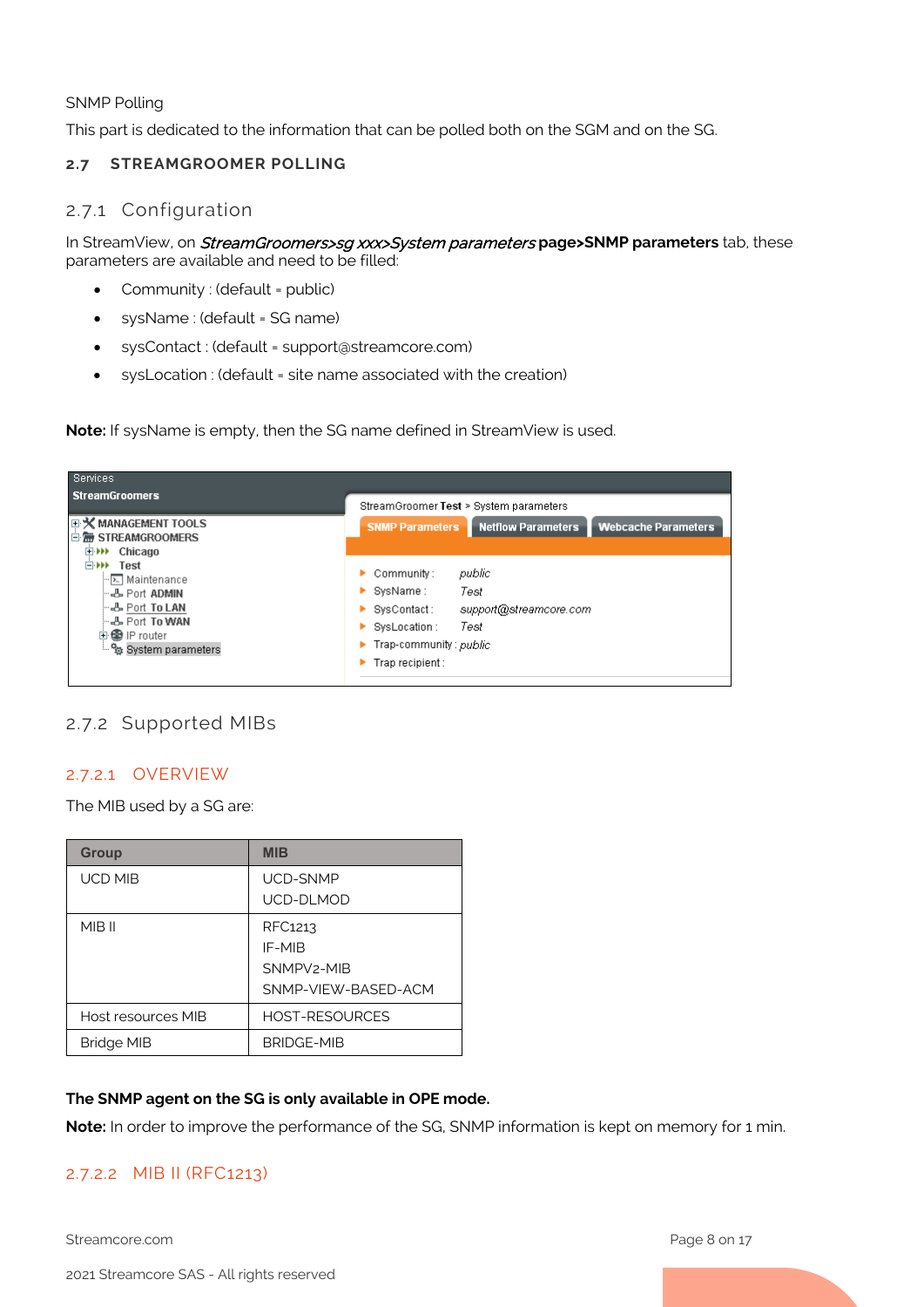MIB II groups supported are:

- System RFC 3418: SNMPv2-MIB
- Interfaces RFC 2863: IF-MIB
- SNMP RFC 3418: SNMPv2-MIB
- RFC 3415: SNMP-VIEW-BASED-ACM

The following MIB II groups are not supported: Address Translation, TCP, UDP, EGP, Transmission. Some explanations about the values polled in the MIB II:

- "sysName" the name defined in StreamView
- "sysContact" is the contact defined in StreamView
- "sysLocation" is the location defined in StreamView
- "sysDescr" gives a unique identification of the SG. This parameter has four parts separated by spaces :
	- **StreamGroomer**
	- SG type : "SG420", "SG1600" …
	- SG mode : "Boot", "OPE-bypass", "OPE-monitoring", "OPE-optimisation"
	- **SG active version**
- SysObjectID shows "enterprises.streamcore.scProducts.SGM"
- SysUptime shows the time the SG has been "up" and running.

# 2.7.2.3 MIB HOST RESOURCES (RFC 2790)

This MIB allows you to get the followings stats:

- CPU load
- Static Memory
- Dynamic Memory

# 2.7.2.4 MIB BRIDGE (RFC 4188)

MIB bridge supported are:

- dot1dBase
- dot1dTp (Transparent Bridging objects)

MIB bridge not supported are:

- dot1dStp (Spanning Tree Protocol objects)
- dot1dSr (Source Routing objects)
- dot1dStatic (Destination Address Filtering)

**Note:** with this MIB, a SNMP network monitor will be able to see StreamGroomers as bridges between the LAN and the WAN.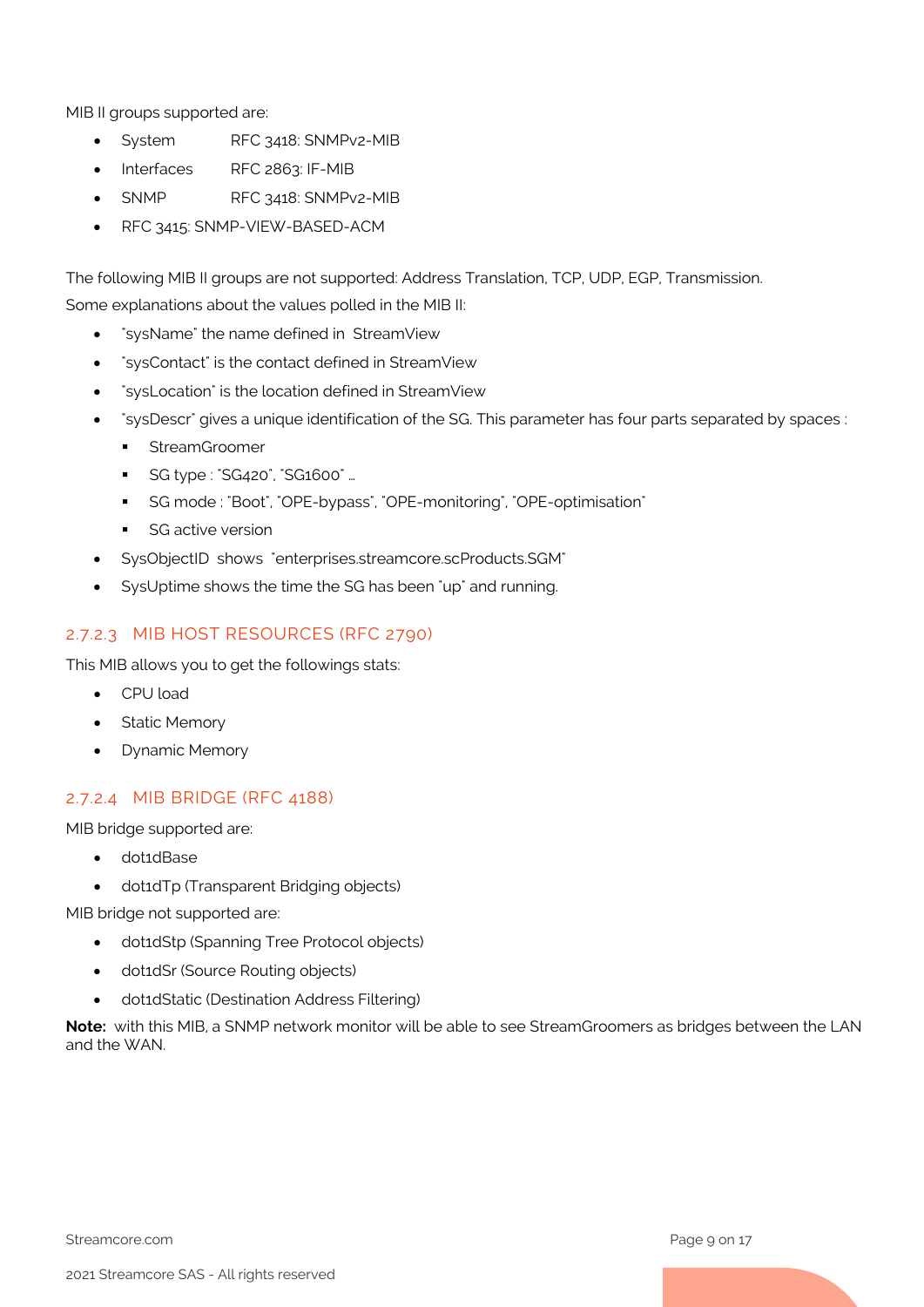### <span id="page-9-1"></span><span id="page-9-0"></span>**2.8 SGM POLLING - SYSTEM**

# 2.8.1 Configuration

# The SGM configuration is set in SGMConf, in **System>Parameters**:

### *SNMP Parameters section*:

- Community string : (default = public)
- SysName : (default = SGM)
- SysContact : (default = [support@streamcore.com\)](mailto:support@streamcore.com)
- SysLocation : (default = )

# <span id="page-9-2"></span>2.8.2 Supported MIBs

# 2.8.2.1 OVERVIEW

The standards MIB used by a SGM are:

| <b>Group</b>       | MIB                     |
|--------------------|-------------------------|
| <b>UCD MIB</b>     | <b>UCD-SNMP</b>         |
|                    | UCD-DLMOD               |
| MIB II             | RFC1213                 |
|                    | IF-MIR                  |
|                    | SNMPV <sub>2</sub> -MIR |
|                    | SNMPV <sub>2</sub> -SMI |
|                    | SNMP-VIFW-BASED-ACM     |
| Host resources MIB | <b>HOST-RESOURCES</b>   |

# 2.8.2.2 MIB II (RFC 1213)

MIB II groups that are supported:

- System SNMPv2-MIB (RFC 3418)
- Interfaces IF-MIB (RFC 2863)
- SNMP SNMPv2-MIB (RFC 3418)
- SNMPv2-SMI (RFC 2578)
- SNMP-VIEW-BASED-ACM (RFC 3415)

The following MIB II groups are not supported: Address Translation, TCP, UDP, EGP, Transmission. Some explanations about the values polled in the MIB II:

- "sysName" is defined in SGMconf
- "sysContact" is defined in SGMconf
- "sysLocation" is defined in SGMconf
- "sysDescr" gives a unique identification of the SGM. This parameter has tree parts separated by spaces :
	- SGM type : "A", "B" ...
	- **Serial number**
	- System version

Streamcore.com **Page 10 on 17**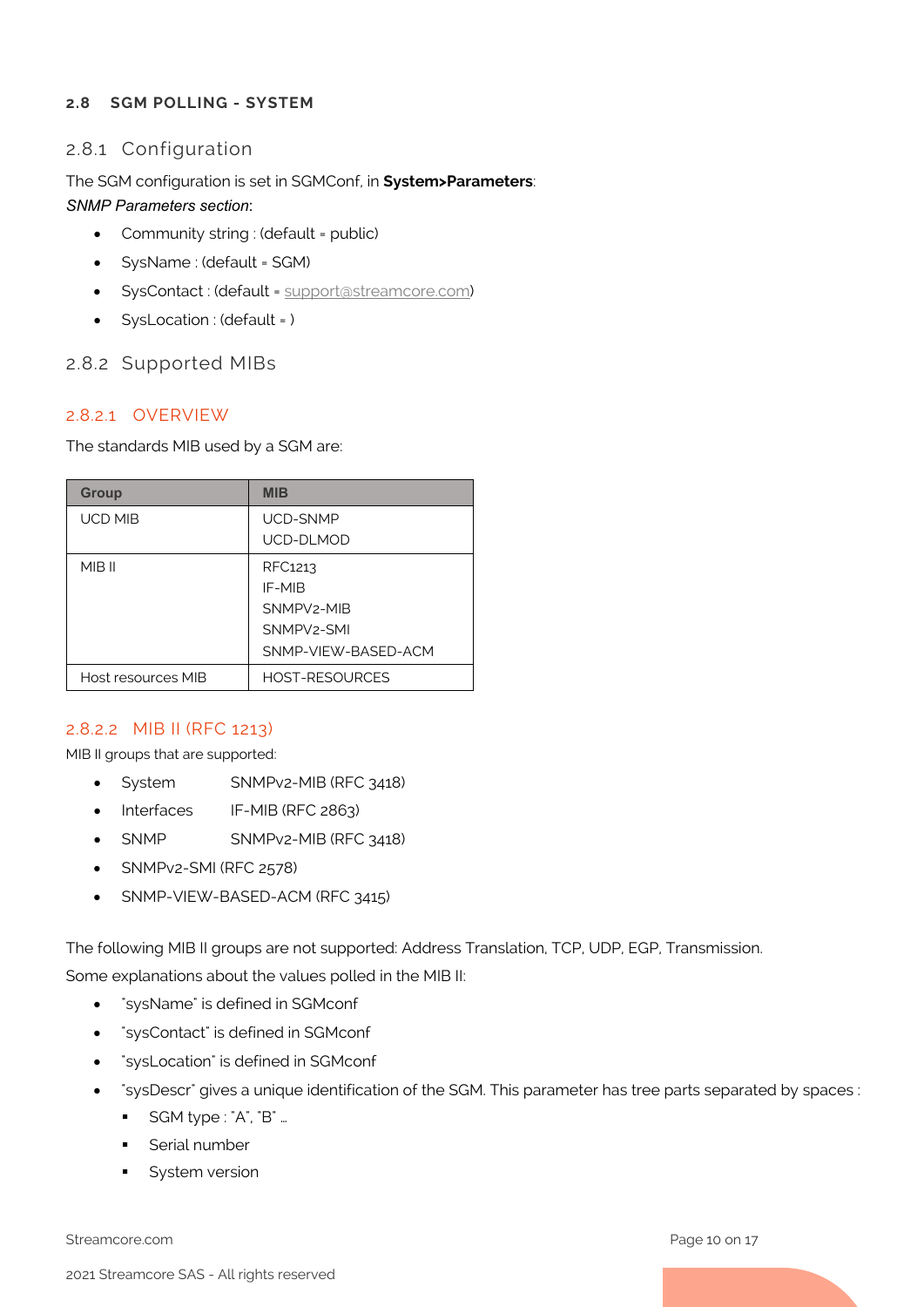- "SysObjectID" shows "enterprises.streamcore.scProducts.SGM"
- "SysUptime" shows the time the SGM has been "up" and running.

#### 2.8.2.3 MIB HOST RESOURCES (RFC 2790)

This MIB allows you to get the followings information:

- CPU load
- Static Memory
- Dynamic Memory
- Disk usage
- Processes

# <span id="page-10-1"></span><span id="page-10-0"></span>**2.9 SGM POLLING - DATABASES**

## 2.9.1 Configuration

<span id="page-10-2"></span>The SGM configuration is set in SGMConf, in **System>Parameters**: Community string: (default = public)

## 2.9.2 Supported MIBs

# 2.9.2.1 OVERVIEW

The only specific MIB used by a SGM is:

| Group          | MIR                |
|----------------|--------------------|
| Streamcore MIB | STREAMCORE-SGM-MIB |

# <span id="page-10-3"></span>2.9.2.2 STREAMCORE SGM MIB

The SGM MIB lists all the databases, the SGs and the sites managed by a SGM.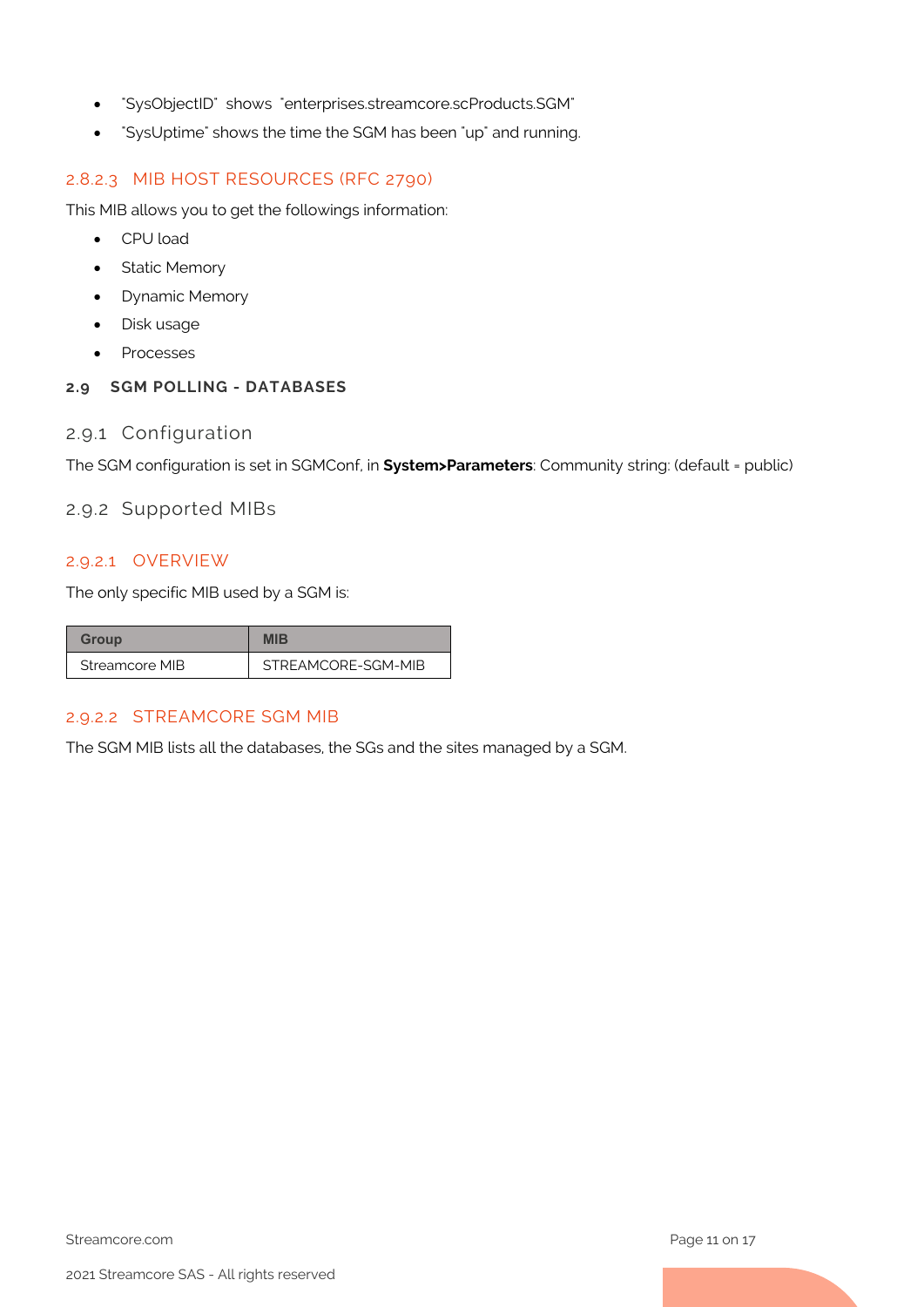

#### **dbTable table**:

This table contains all the databases managed by the SGM:

- dbIndex shows the identifier of the database
- dbName shows database's name

To poll this table, you may use in your SNMP network monitor commands such as: Snmpwalk –c public host dbtable

#### **scObjTable table:**

scObjTable contains all the Streamcore objects managed by the SGM:

- scId shows the Streamcore object's identifier
- scType shows the type of the Streamcore object (SG or site)
- scName shows Streamcore Object's name

Using this table, you can have a list of Streamcore objects by database.

To poll this table, you may use in your SNMP network monitor commands such as:

Snmpwalk –c public@dbname host scObjtable

If only one database is defined, you may use snmpwalk –c public scObjtable

Streamcore.com **Page 12 on 17**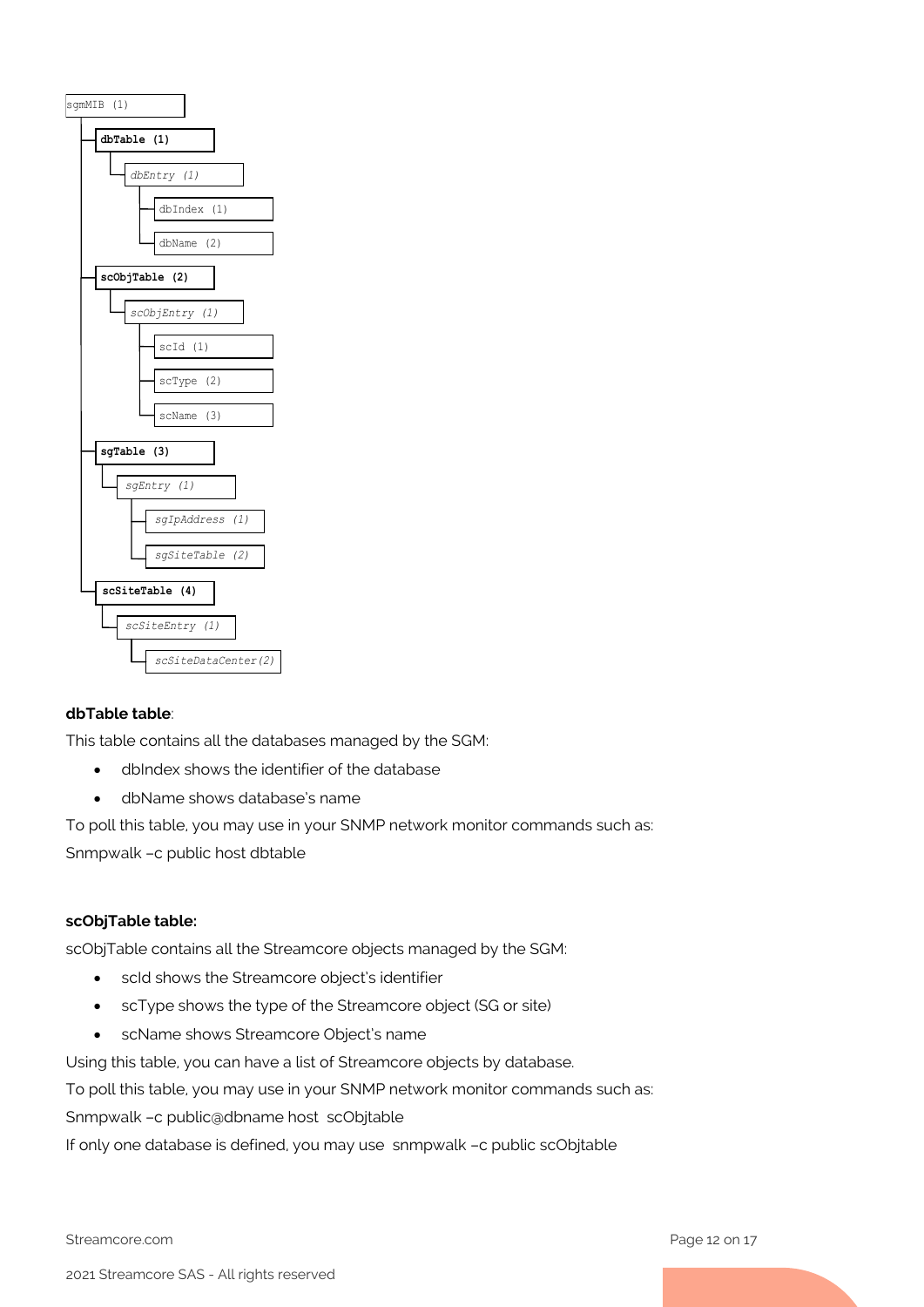#### **sgTable table:**

sgTable contains all the SG managed by the SGM:

- sgIpAddress shows its admin IP address
- sgSiteId shows the associated site of the SG in the scSiteTable.

Using this table, you can have a list of SG by database.

To poll this table, you may use in your SNMP network monitor commands such as: Snmpwalk –c public@dbname host sgtable If only one database is defined, you may use snmpwalk –c public sgtable

#### **scSiteTable table:**

scSiteTable contains information on all configured sites:

• scSiteDataCenter shows if the site is a data center.

Using this table, you can have a list of Sites by database.

To poll this table, you may use in your SNMP network monitor commands such as: Snmpwalk –c public@dbname host scSiteTable

# <span id="page-12-0"></span>**3 If only one database is defined, you may use snmpwalk –c public scsitetable.**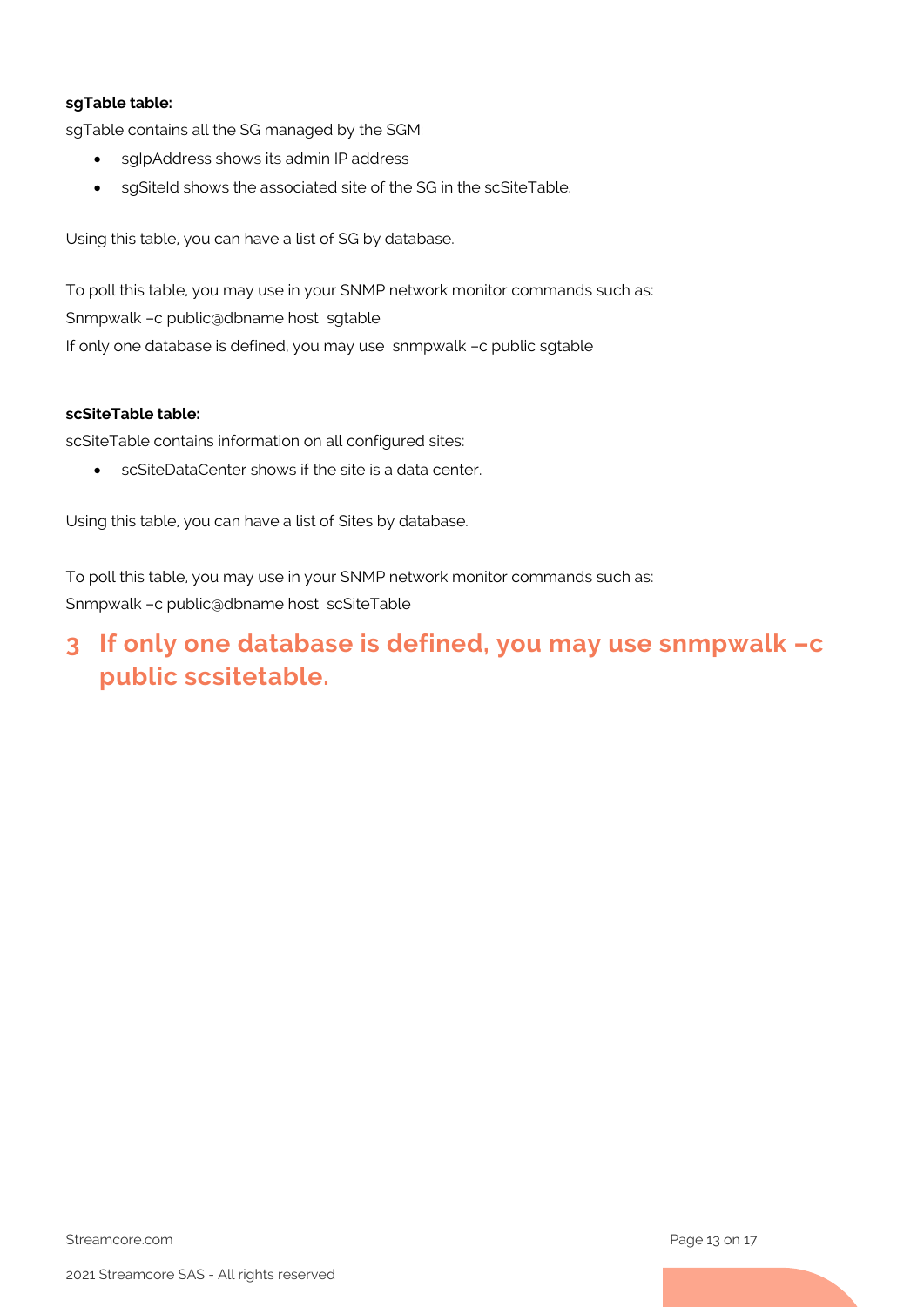# <span id="page-13-3"></span>**SNMP Trap**

Streamcore products can send traps when they are handling some specific events. This section deals with these events and lists all the traps that can be sent.

## <span id="page-13-1"></span><span id="page-13-0"></span>**3.1 STREAMGROOMER TRAPS**

#### 3.1.1 Configuration

In Streamview, on Streamgroomers>sg xxx>System parameters **page>SNMP parameters** tab, these parameters are available and need to be filled:

- Trap-community : (default = public)
- Trap recipient

#### <span id="page-13-2"></span>3.1.2 Supported traps

## OVERVIEW

The StreamGroomer can send the following traps:

- Standard traps:
	- **Coldstart**
	- **Interface up/down**
- Specific traps:
	- **StreamGroomer status change**
	- **Webcache status change**

#### 3.1.2.2 STANDARD TRAPS

#### snmpMIBObject.snmpTraps 1.3.6.1.6.3.1.1.5

| <b>Name</b> | OID         | <b>Details</b>                   |
|-------------|-------------|----------------------------------|
| coldStart   | snmpTraps 1 | Sent when the SG reboots         |
| linkdown    | snmpTraps 3 | Sent when an interface goes down |
| linkup      | snmpTraps 4 | Sent when an interface goes up   |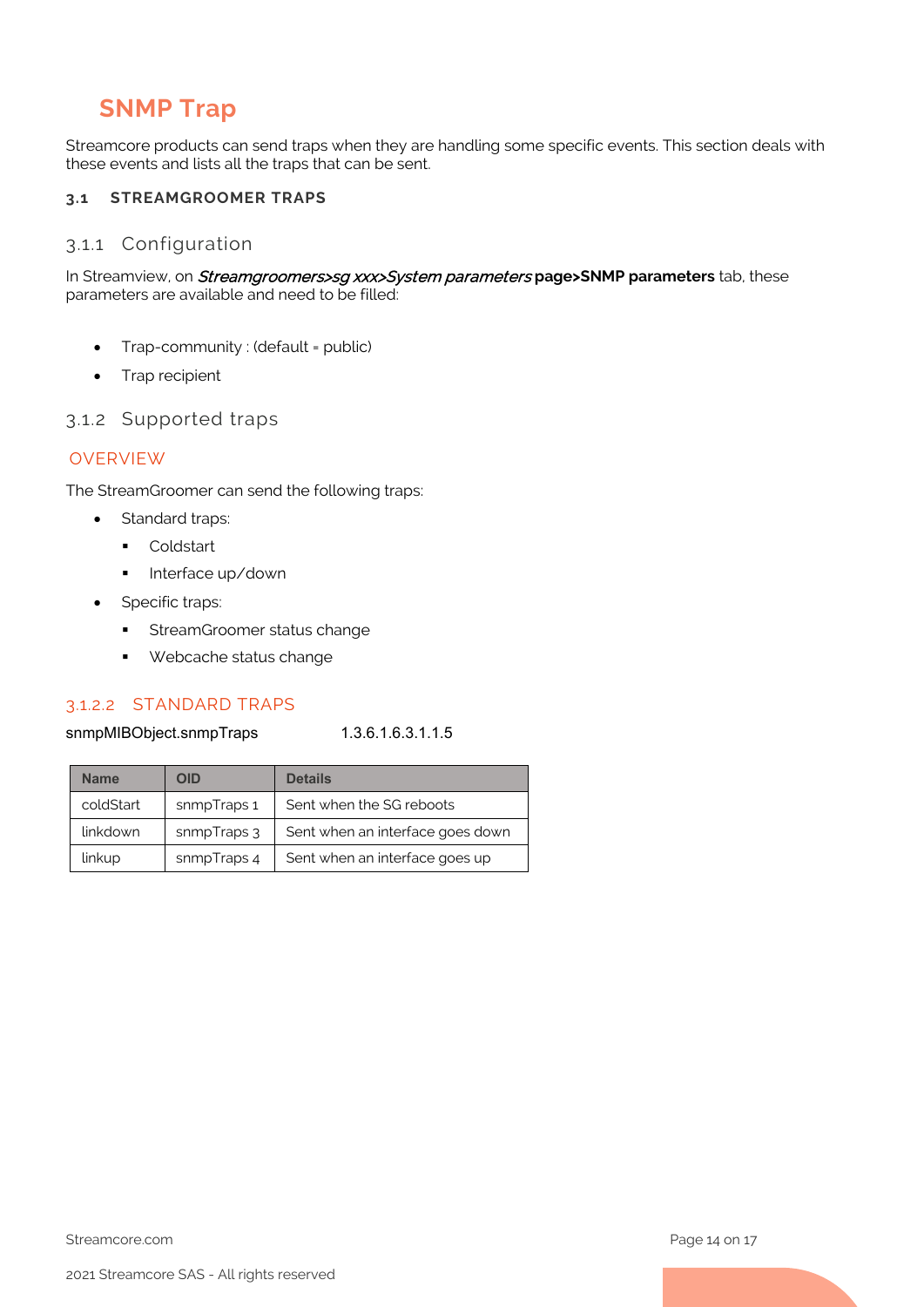# 3.1.2.3 SPECIFIC TRAPS

scSgNotifications 1.3.6.1.4.1.4056.4.3.0

| <b>Name</b>            | OID                 | <b>Details</b>                                                                                                                          |
|------------------------|---------------------|-----------------------------------------------------------------------------------------------------------------------------------------|
| scQosStatusChange      | scSgNotifications 1 | Sent when the Streamgroomer's status changes. The<br>new status is defined by the scQosOperStatus variable<br>(1.3.6.1.4.1.4056.4.1.1). |
| scWebcacheStatusChange | scSqNotifications 2 | Sent whenever the StreamGroomer's webcache status<br>changes. The new status is defined by the<br>scWebcacheStatus variable.            |

## <span id="page-14-1"></span><span id="page-14-0"></span>**3.2 SGM TRAPS - SYSTEM**

#### 3.2.1 Configuration

The configuration to export trap related to the SGM system is set in SGMConf, in **System>Alarms**: SNMP trap configuration:

- Trap community string:
- Traps receivers:
- Reliable trap: yes/no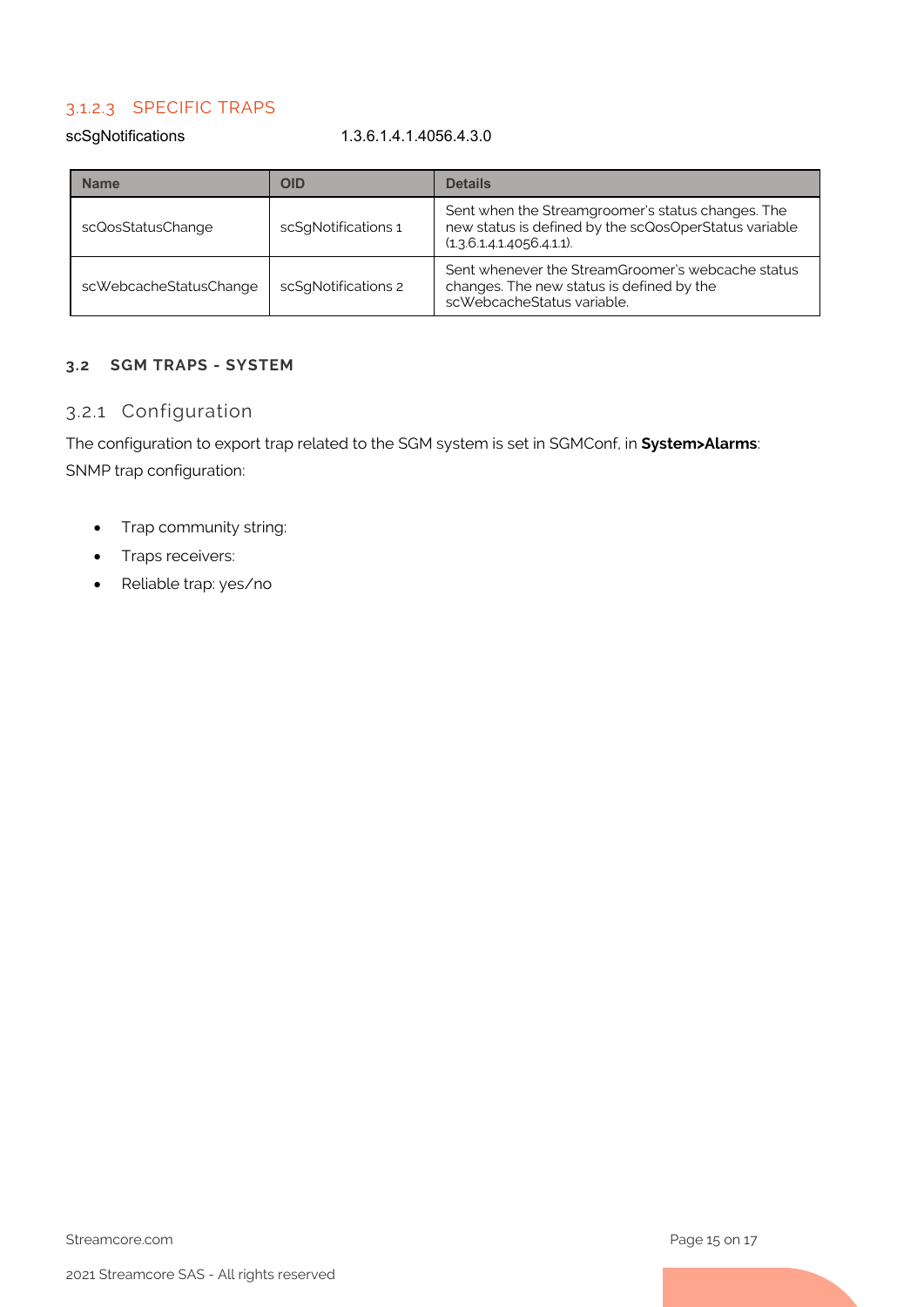# <span id="page-15-0"></span>3.2.2 Supported traps

### **OVERVIEW**

The SGM system can send the following traps:

- Standard traps:
	- **Coldstart**
	- **Interface up/down**
- Specific traps:
	- Threshold alarm (number of rules exceed, load too high...)
	- **Exent alarm (polling issue...)**
	- **Hard drive failure**

# 3.2.2.2 STANDARD TRAPS

#### snmpMIBObject.snmpTraps 1.3.6.1.6.3.1.1.5

| <b>Name</b> | <b>OID</b>  | <b>Details</b>                      |
|-------------|-------------|-------------------------------------|
| coldStart   | snmpTraps 1 | Sent when the SGM reboots           |
| linkdown    | snmpTraps 3 | Sent when an interface goes<br>down |
| linkup      | snmpTraps 4 | Sent when an interface goes<br>up   |

# 3.2.2.3 SPECIFIC TRAPS

scSgmNotifications 1.3.6.1.4.1.4056.4.2.0

| <b>Name</b>        | <b>OID</b>           | <b>Details</b>                                                                                       |
|--------------------|----------------------|------------------------------------------------------------------------------------------------------|
| scSgmEvent         | scSgmNotifications 2 | Notification sent when an event occurs on the<br>SGM:                                                |
|                    |                      | Number of rules exceed                                                                               |
|                    |                      | Hard drive partition nearly full                                                                     |
|                    |                      | Load too high                                                                                        |
|                    |                      | Free memory too low                                                                                  |
|                    |                      | Flush issue (nbLinesCache)                                                                           |
|                    |                      | Flush process issue                                                                                  |
|                    |                      | Polling issue                                                                                        |
|                    |                      | Fsck error                                                                                           |
|                    |                      | These alarms include several variables described<br>in scNotificationObjects (1.3.6.1.4.1.4056.4.1): |
|                    |                      | scAlarmEvent (OID 3): alarm triggered or rearmed                                                     |
|                    |                      | scAlarmLevel (OID 4): alarm criticality                                                              |
|                    |                      | scAlarmDescr (OID 5): description                                                                    |
|                    |                      | scAlarmValue (OID 6): value                                                                          |
| scHardDriveFailure | scSgmNotifications 3 | Notification sent when a hard drive failure occurs                                                   |